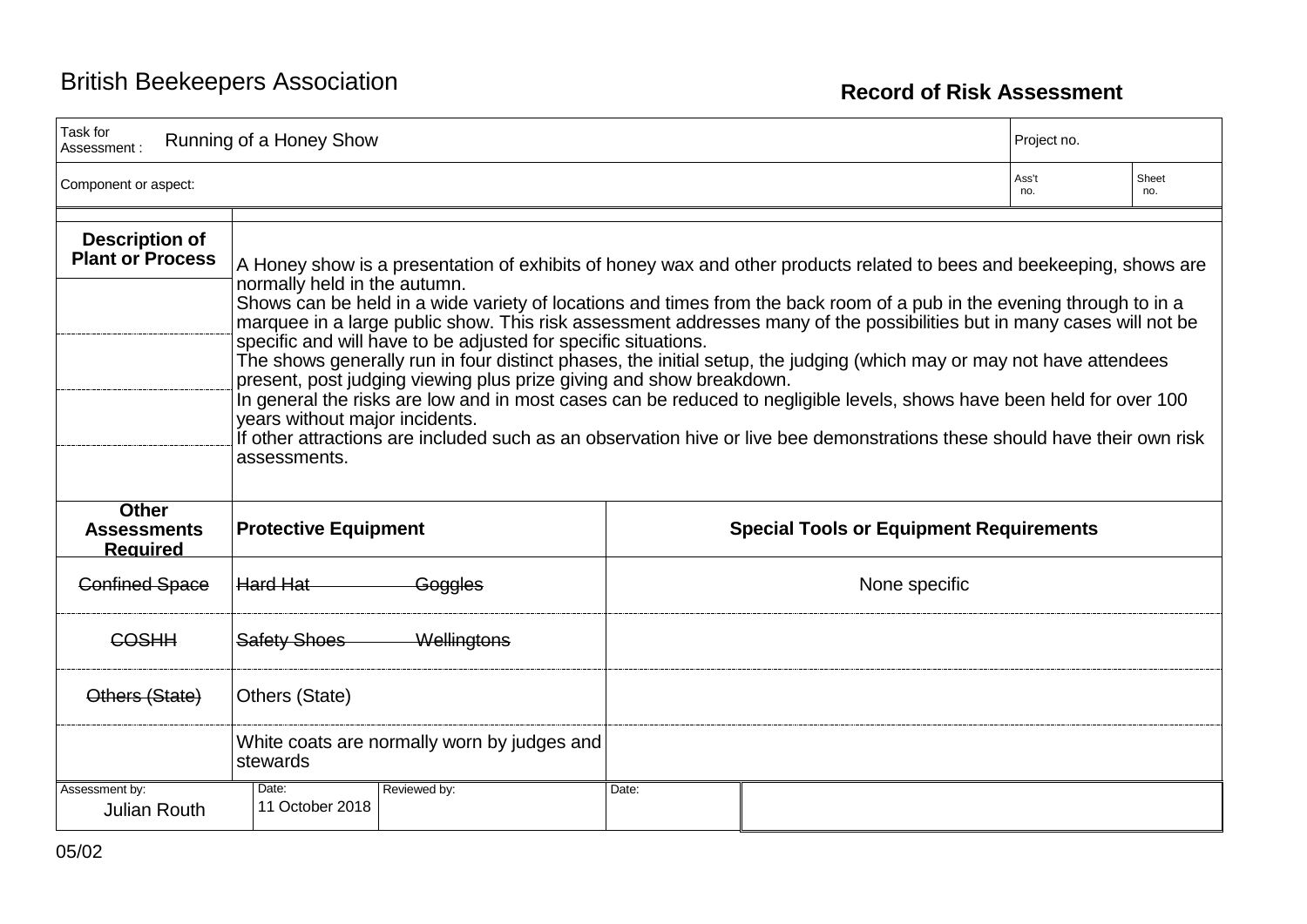| Task for<br>Running of a Honey Show<br>Assessment: |                                                 |                                                                                                                                |                |                |                |                                                                                                                                                                                                                                                                                                                                                                      | Project no.                  |  |                  |
|----------------------------------------------------|-------------------------------------------------|--------------------------------------------------------------------------------------------------------------------------------|----------------|----------------|----------------|----------------------------------------------------------------------------------------------------------------------------------------------------------------------------------------------------------------------------------------------------------------------------------------------------------------------------------------------------------------------|------------------------------|--|------------------|
| Component or aspect:                               |                                                 |                                                                                                                                |                |                |                |                                                                                                                                                                                                                                                                                                                                                                      | Sheet<br>Ass't<br>no.<br>no. |  |                  |
| Serial no.                                         | Nature of hazard                                | Possible effect of hazard                                                                                                      | Severity       | Prob'ty        | Ass'ed<br>risk | Precautions or remedial action                                                                                                                                                                                                                                                                                                                                       |                              |  | Residual<br>risk |
|                                                    | Venue Safety Indoors                            | Overcrowding leading to<br>discomfort of attendees and<br>possible evacuation problems                                         |                |                | $\mathbf{1}$   | The room used should be adequate for the number of attendees<br>expected and in no circumstances exceed the safe number under<br>the fire regulations.                                                                                                                                                                                                               |                              |  |                  |
| 2                                                  | <b>Venue Safety Outdoors</b>                    | Often a marquee, these have<br>been known to collapse and<br>can become overcrowded if<br>weather outside becomes<br>inclement | 3              | $\overline{2}$ | 2              | Venue should be evacuated in bad weather if possibility of<br>collapse and stewarded to ensure that only a safe number present<br>at any one time                                                                                                                                                                                                                    |                              |  |                  |
| 3                                                  | Fire                                            | Injury to attendees from fire<br>and possible evacuation                                                                       | $\overline{3}$ |                | $\overline{2}$ | Normally the only source of ignition will be candles lit to be<br>judged. These should all be in stable holders and not left<br>unattended whilst alight and extinguished as soon as judged.                                                                                                                                                                         |                              |  |                  |
| 4                                                  | <b>Burns</b>                                    | Personnel injury                                                                                                               | $\overline{2}$ | $\overline{2}$ | $\overline{2}$ | The only source of burn introduced by the show is that candles<br>will normally be lit for judging. These should all be in stable<br>holders and not left unattended whilst alight and extinguished as<br>soon as judged. Candles should be lit with an appropriate safe<br>source and extinguished by blowing out or with a hood rather than<br>squeezing the wick. |                              |  |                  |
| 5                                                  | Cuts                                            | Personnel injury                                                                                                               | 3              | $\overline{2}$ | $\overline{2}$ | Many of the exhibits will be shown in glass containers, these will<br>normally only become hazardous if broken exposing sharp edges.<br>Care must be taken in handling at all stages and the show benches<br>should be stable to prevent any containers falling off. Suitable<br>gloves and containers for handling broken glass should be<br>available.             |                              |  | 1                |
| 6                                                  | Slips indoors                                   | Personnel injury                                                                                                               | 3              |                | $\overline{2}$ | Ensure that the floors are kept clean and dry at all times, any<br>spillages should be cleaned immediately                                                                                                                                                                                                                                                           |                              |  |                  |
| Assessment by:                                     | Date:<br>11 October 2018<br><b>Julian Routh</b> | Reviewed by:                                                                                                                   | Date:          |                |                |                                                                                                                                                                                                                                                                                                                                                                      |                              |  |                  |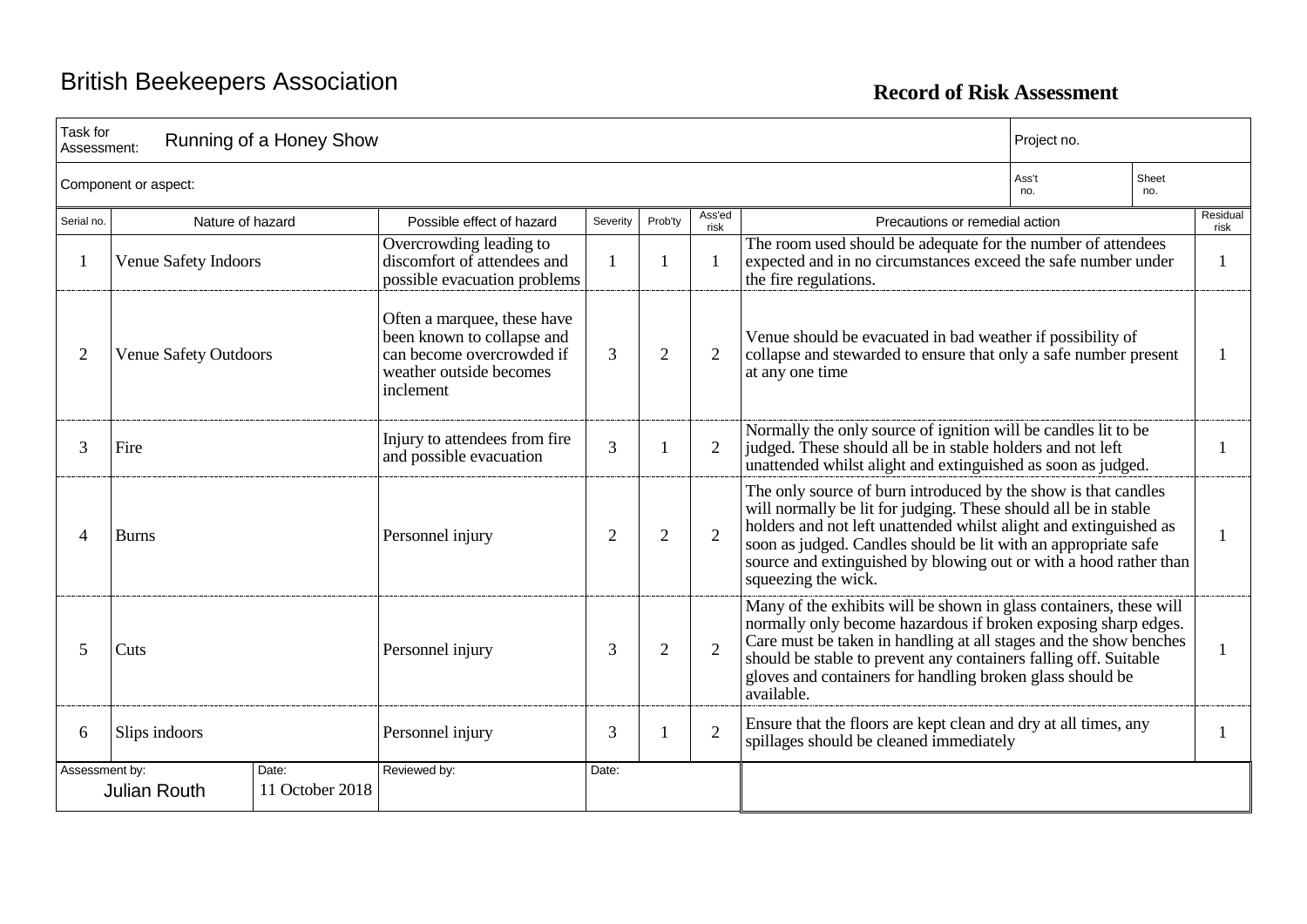| Task for<br>Running of a Honey Show<br>Assessment:                                                                                     |                                                                      |                                                     |       |                |                |                                                                                                                                                                                                                                                      | Project no.                  |                |                  |
|----------------------------------------------------------------------------------------------------------------------------------------|----------------------------------------------------------------------|-----------------------------------------------------|-------|----------------|----------------|------------------------------------------------------------------------------------------------------------------------------------------------------------------------------------------------------------------------------------------------------|------------------------------|----------------|------------------|
| Component or aspect:                                                                                                                   |                                                                      |                                                     |       |                |                |                                                                                                                                                                                                                                                      | Ass't<br>Sheet<br>no.<br>no. |                |                  |
| Ass'ed<br>Nature of hazard<br>Possible effect of hazard<br>Precautions or remedial action<br>Severity<br>Serial no.<br>Prob'ty<br>risk |                                                                      |                                                     |       |                |                |                                                                                                                                                                                                                                                      |                              |                | Residual<br>risk |
|                                                                                                                                        | Slips outdoors                                                       | Personnel injury                                    | 3     | $\overline{2}$ | $\overline{2}$ | The ground under a marquee may be uneven and possibility wet.<br>Ensure that the area does not become overcrowded and that<br>stewards are present to advise of any specific hazard, flooring<br>within the marquee is a preferred option.           |                              |                | $\overline{2}$   |
| 8                                                                                                                                      | <b>Trips</b>                                                         | Personnel injury                                    | 3     | $\overline{2}$ | $\overline{2}$ | Ensure that no trip hazards are present in any area that personnel<br>may be present                                                                                                                                                                 |                              |                |                  |
| 9                                                                                                                                      | Electric shock                                                       | Personnel injury                                    | 5     | 4              | $\overline{4}$ | Very little electrical equipment is used in a honey show. Any that<br>is should be fully earthed and PAT tested and made inaccessible<br>to the attendees. If in use outdoors all circuits should be protected<br>with an RCD trip within the venue. |                              | $\overline{2}$ |                  |
| 10                                                                                                                                     | Insect stings from intruding insects                                 | Personnel injury possibly<br>leading to anaphylaxis | 5     | 3              | 3              | Insects are normally only a problem in outdoor shows where bees<br>and wasps may be attracted. Ensure that all exhibits are in insect<br>proof containers and only opened for a short time when being<br>judged.                                     |                              | $\overline{2}$ |                  |
| 11                                                                                                                                     | Insect stings from exhibits such as<br>free flying observation hives | Personnel injury possibly<br>leading to anaphylaxis | 5     | 3              | 3              | Ensure that the insect entrances are taken to an area outside the<br>public area to an area that is fenced off and well marked with<br>warning signs.                                                                                                |                              |                | 2                |
| 12                                                                                                                                     | Allergic reactions                                                   | Personnel injury possibly<br>leading to anaphylaxis | 5     | $\overline{2}$ | 3              | Allergies to other hive products such as propolis are possible, care<br>should be taken that the attendees do not come into contact with<br>any such substances.                                                                                     |                              |                | 1                |
| 13                                                                                                                                     | Lifting heavy weights                                                | Possible muscle strain                              | 4     | $\overline{4}$ | $\overline{4}$ | Normally the only heavy items to be lifted are tables for exhibits<br>to be put in place before the show and cleared afterwards. Ensure<br>that two people are normally involved in lifting and placing these.                                       |                              |                | 2                |
| 14                                                                                                                                     | Theft of exhibits, trophies or money                                 | Distress to personnel                               |       | 4              | $\overline{2}$ | Ensure that public events are well stewarded and that any<br>valuables are held safely.                                                                                                                                                              |                              |                |                  |
| Assessment by:                                                                                                                         | Date:<br>11 October 2018<br><b>Julian Routh</b>                      | Reviewed by:                                        | Date: |                |                |                                                                                                                                                                                                                                                      |                              |                |                  |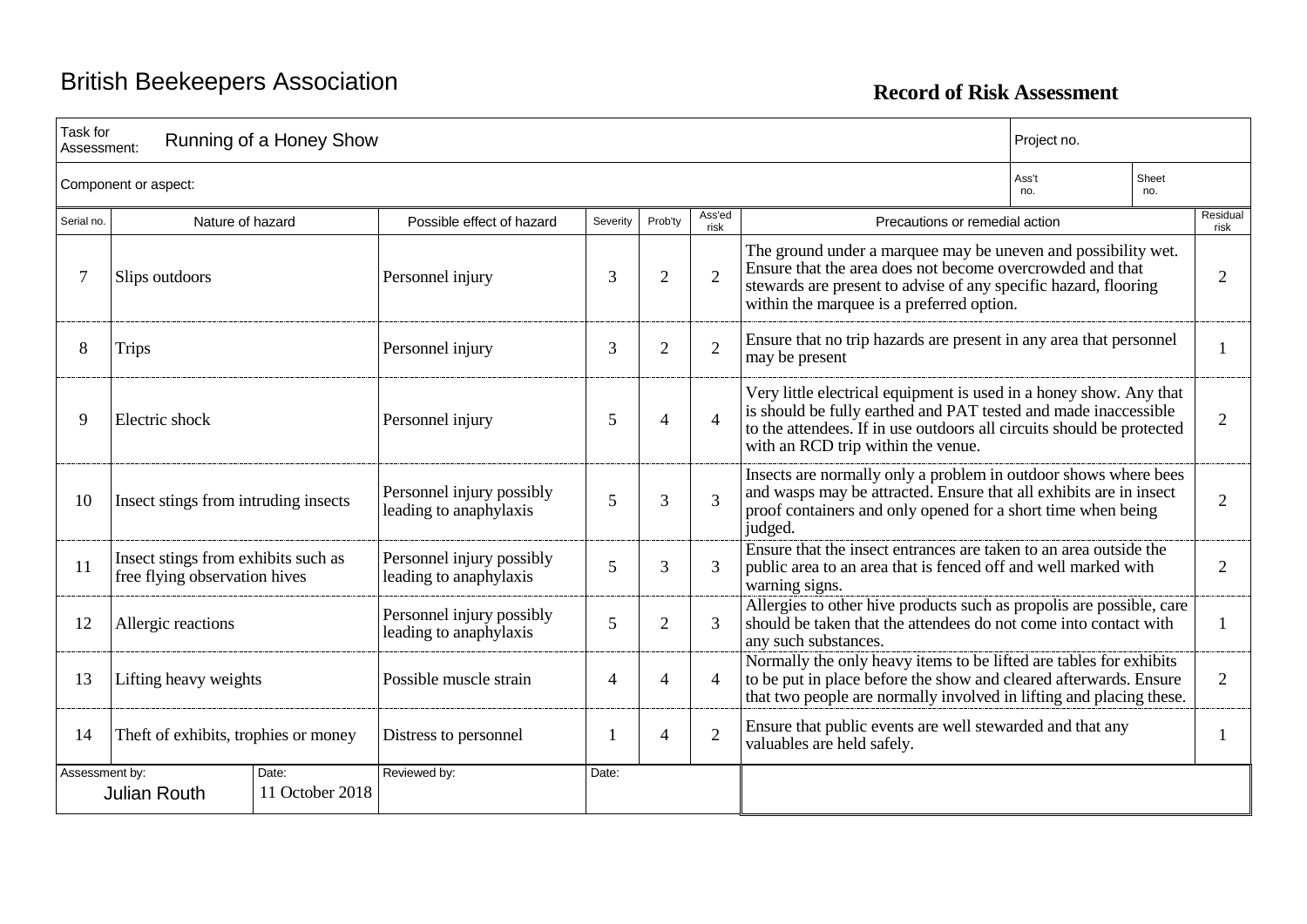| Task for<br>Running of a Honey Show<br>Assessment: |                          |              |       | Project no.                                                                                                                                                                                                                   |              |              |
|----------------------------------------------------|--------------------------|--------------|-------|-------------------------------------------------------------------------------------------------------------------------------------------------------------------------------------------------------------------------------|--------------|--------------|
| Component or aspect:                               |                          |              |       |                                                                                                                                                                                                                               | Ass't<br>no. | Sheet<br>no. |
| <b>Conclusion Sheet</b>                            |                          |              |       |                                                                                                                                                                                                                               |              |              |
|                                                    |                          |              |       |                                                                                                                                                                                                                               |              |              |
|                                                    |                          |              |       |                                                                                                                                                                                                                               |              |              |
|                                                    |                          |              |       |                                                                                                                                                                                                                               |              |              |
|                                                    |                          |              |       | Honey Shows are inherently low risk events in most circumstances and only standard levels of management are required to mitigate any risks to a very low level. Simple precautions as shown above are simple to take and have |              |              |
|                                                    |                          |              |       |                                                                                                                                                                                                                               |              |              |
|                                                    |                          |              |       |                                                                                                                                                                                                                               |              |              |
|                                                    |                          |              |       |                                                                                                                                                                                                                               |              |              |
| Assessment by:<br>Julian Routh                     | Date:<br>11 October 2018 | Reviewed by: | Date: |                                                                                                                                                                                                                               |              |              |